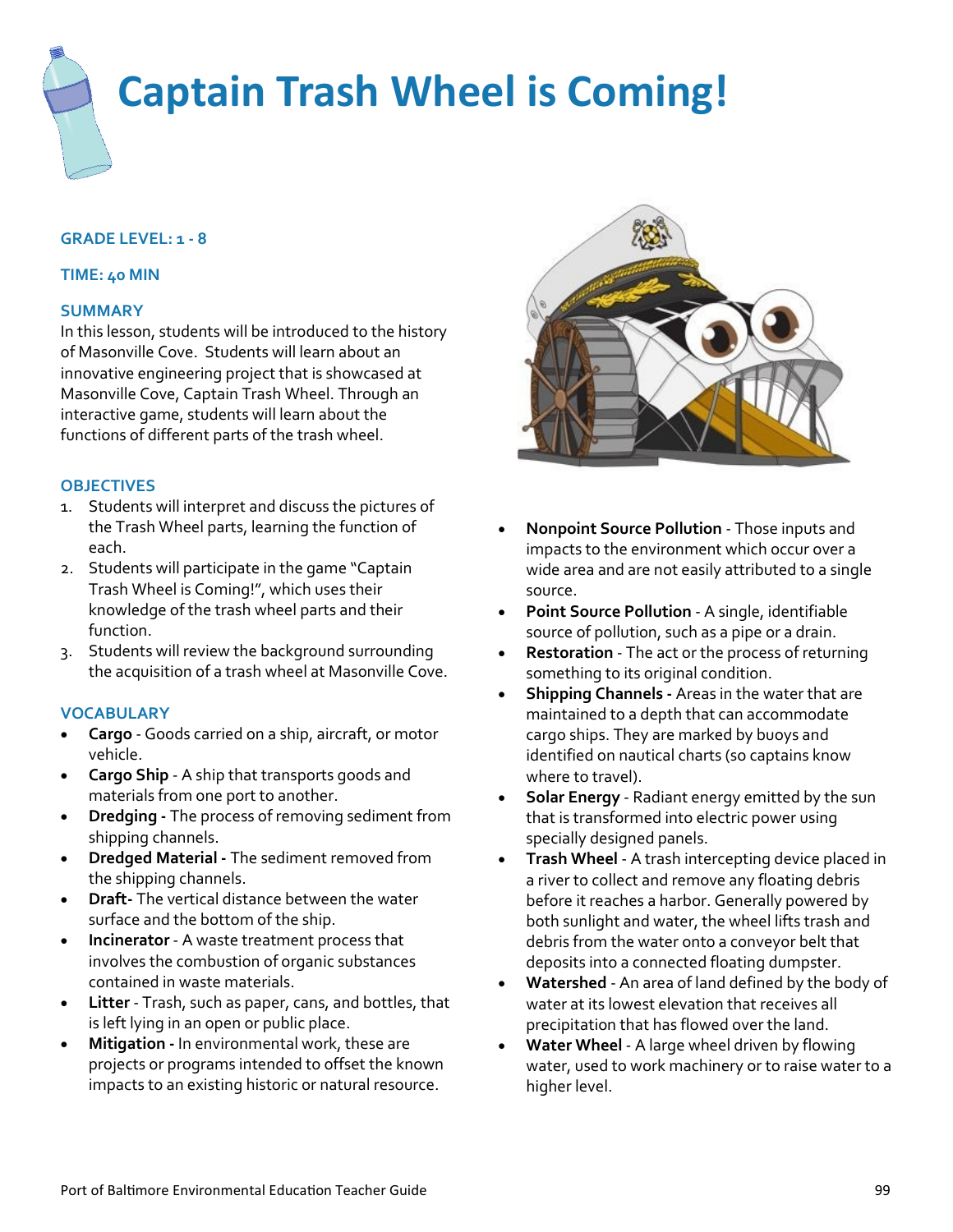## **MATERIALS**

- Map of Masonville Cove and the Chesapeake Bay.
- Laminated pictures of the parts of a trash wheel.
- Laminated statements describing the function of the trash wheel parts.
- Display board to which pictures and words can be attached.
- An open space to play a run-around game.

#### **BACKGROUND**

In the early to mid-1900s, industry really began to boom in the Baltimore area. Products were being shipped in and out of the Port of Baltimore, and the need for railroad lines to carry these goods to other areas, like the mid-western US, became hugely apparent. The Baltimore and Ohio (B&O) railroad extended their lines through the Masonville community and the area slowly became more industrial rather than residential. While this development was good news for the state of Maryland (the Port was growing and there were jobs available) there were resulting negative effects on the Masonville community.

Masonville Cove was once a recreational area used by residents for fishing and swimming but the railroad tracks cut the community off from the Cove. After the recreational cove area was cut off, it turned into a dumping ground. Washing machines, household trash, tires, etc., accumulated in the cove area.

The area of the dredged material containment facility (DMCF) was a dumping ground as well, but for different materials including disassembled ships, concrete timbers, etc. This was relevant to the community because as unused buildings fell into disrepair and former recreation areas were used as dumping grounds, these elements of their home community were lost. Former community members had strong memories and emotional ties to Masonville Cove, and it took away from their sense of place and community when those areas were lost. Today, Masonville Cove and its surroundings offer a picturesque waterfront setting for nature exploration. The great effort to restore the cove, was achieved because of the mitigation associated construction of the Masonville DMCF for the placement of dredged material.

One of the mitigation projects is the Masonville Trash Wheel, also known as Captain Trash Wheel, a name chosen by the surrounding community. A Trash Wheel is an invention that combines old and new technology to

# **Before**



**After**



harness the power of water and sunlight to collect litter and debris flowing through the storm drain culvert and stream of Masonville Cove.

The stream's current provides power to turn the Trash Wheel's water wheel, which turns a conveyor belt, which lifts trash and debris from the water and deposits it into a floating dumpster barge. When the stream does not provide enough water current, a solar panel array provides additional power to keep the machine running. When the dumpster is full, it's towed away by boat, and an empty dumpster is put in place.

The trash that washes in through the Masonville storm drain culvert and stream originates as litter on surrounding streets that are part of the Masonville Cove watershed . The litter washes into storm drains on the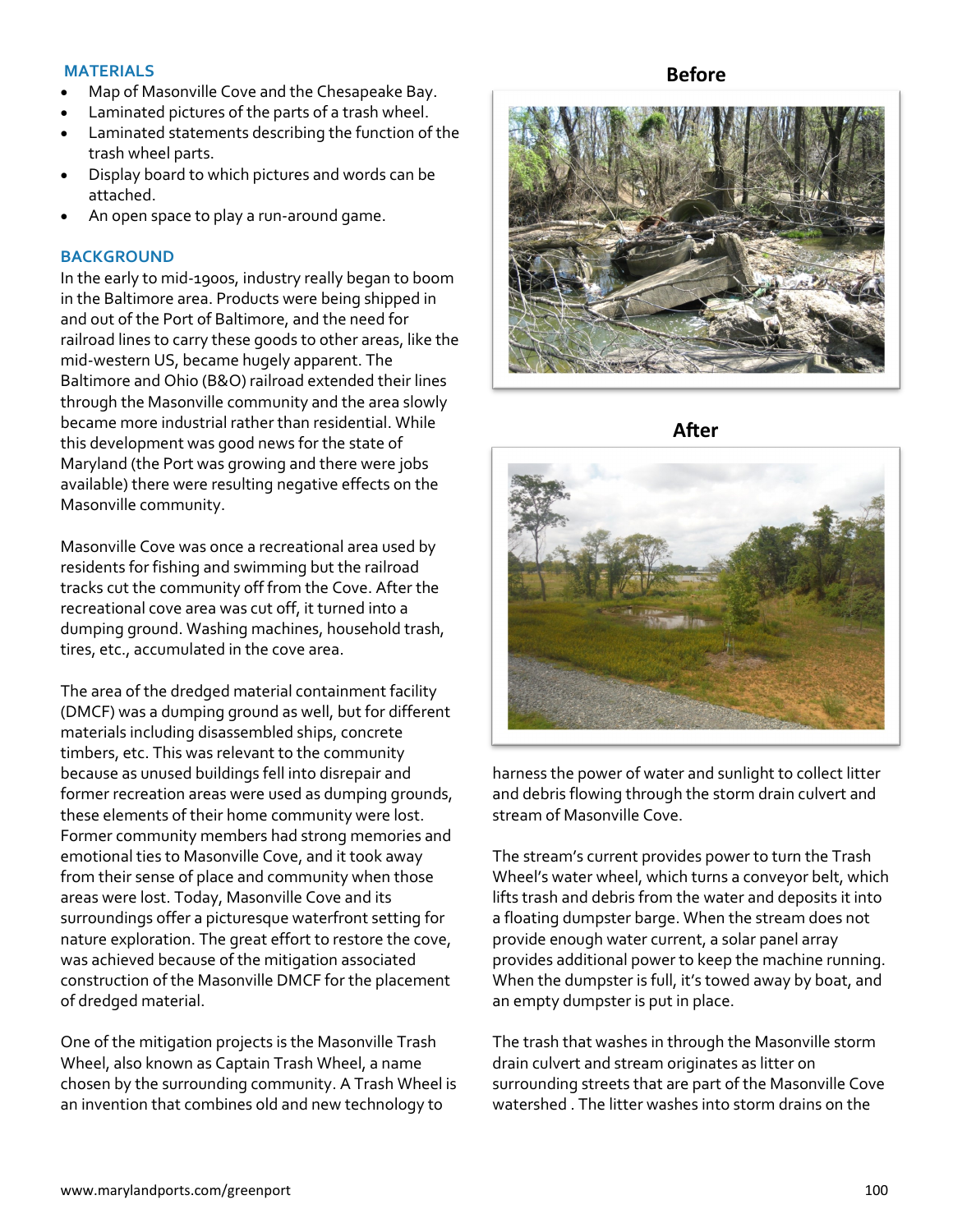street during precipitation events. The storm drains funnel the mixture of rainwater and litter into the nearest body of water, in this case, Masonville Cove. If the litter were not intercepted, it could flow from Masonville Cove to the Patapsco River, to the Chesapeake Bay, and eventually the Atlantic Ocean. This type of nonpoint source pollution is called runoff pollution. Trash in the water is only one type of runoff pollution, and wildlife could ingest the trash or become entangled by it. The trash wheel mitigation project helps to remove trash from the water before it enters Masonville Cove and all of the connected waterways and wetlands, leaving the environment in a better state and safe for wildlife.

# **ACTIVITY**

## 1. **Engage/Elicit (15 min):**

The instructor should introduce the importance of the Port of Baltimore and briefly explain the concept of dredging to keep channels navigable. Explain the need for Masonville DMCF and point out Masonville Cove and the students' school on a map of the Chesapeake Bay watershed.

Explain that runoff pollution travels through storm drain pipes and in this area the pollution will flow straight into Masonville Cove. Explain the concept of mitigation and what has been done at Masonville to reduce the environmental impact of the DMCF construction. Also explain what has been done by MDOT MPA to make the environment healthier than it was. Introduce one of the mitigation projects, Masonville's Captain Trash Wheel. Using the pictures provided, explain each different part of the trash wheel and its function. Ask the students to spot each part on the actual Trash Wheel as you go. Trash Wheel parts are depicted in the laminated pieces: (See Chart - Parts of Captain Trash Wheel)

Explain to students that they will be using their knowledge of the trash wheel parts to act them out in a fun game called "Captain Trash Wheel is Coming!"

## 2. **Explore (20 min):**

State the rules of the game "Captain Trash Wheel is Coming!" and have a few people model the actions you describe as you go. Rules:

Assign one person to be the Captain Trash Wheel

(CTW). The role of CTW is to call out the actions and dismiss the players who don't do the actions quick enough or who break from character. Once the CTW calls an action, each player has 3-4 seconds to start performing the action. If they don't find a group fast enough for the action involving more than one person or perform the right action, they are out of the game. Refer to the Call to Action Chart to explain the actions to the participants. (See Chart - Call to Action)

Have the person in the role of CTW call out commands and dismiss those who make mistakes. Play as many rounds as you can and reserve 5 minutes at the end to review.

# 3. **Explain (10 min):**

Rebuild the Trash Wheel: Pass out the pictures of trash wheel parts and descriptions, mixing them up throughout the group. If there is not enough for each participant to have their own, designate groups to share them. Give students 2 minutes to silently and correctly assemble the picture of the trash wheel on the board like you did at the start of the activity. Once the students have gotten it right, review the reason that Captain Trash Wheel is at Masonville.

# 4. **Evaluate/Wrap-Up (5 min):**

Play the "Ask or Answer for a Prize" game. Terms will have been posted on the board for passive learning. The instructor will give students the option to ask a question about what they learned or answer with the term that matches a set of clues given by the instructor to earn a prize. If students choose the latter, the instructor begins to describe one of the words and students will race to raise their hands to guess which term they are describing. If possible, they or their group can earn a giveaway prize for their answer.

- RUNOFF POLLUTION: Masonville Cove is part of the Chesapeake Bay watershed and is impacted by all human activity in the surrounding region as a result of runoff pollution.
- STORM DRAIN: Litter on the ground within the Masonville Cove watershed washes into storm drains when it rains, transporting it to the stream at Masonville Cove. The trash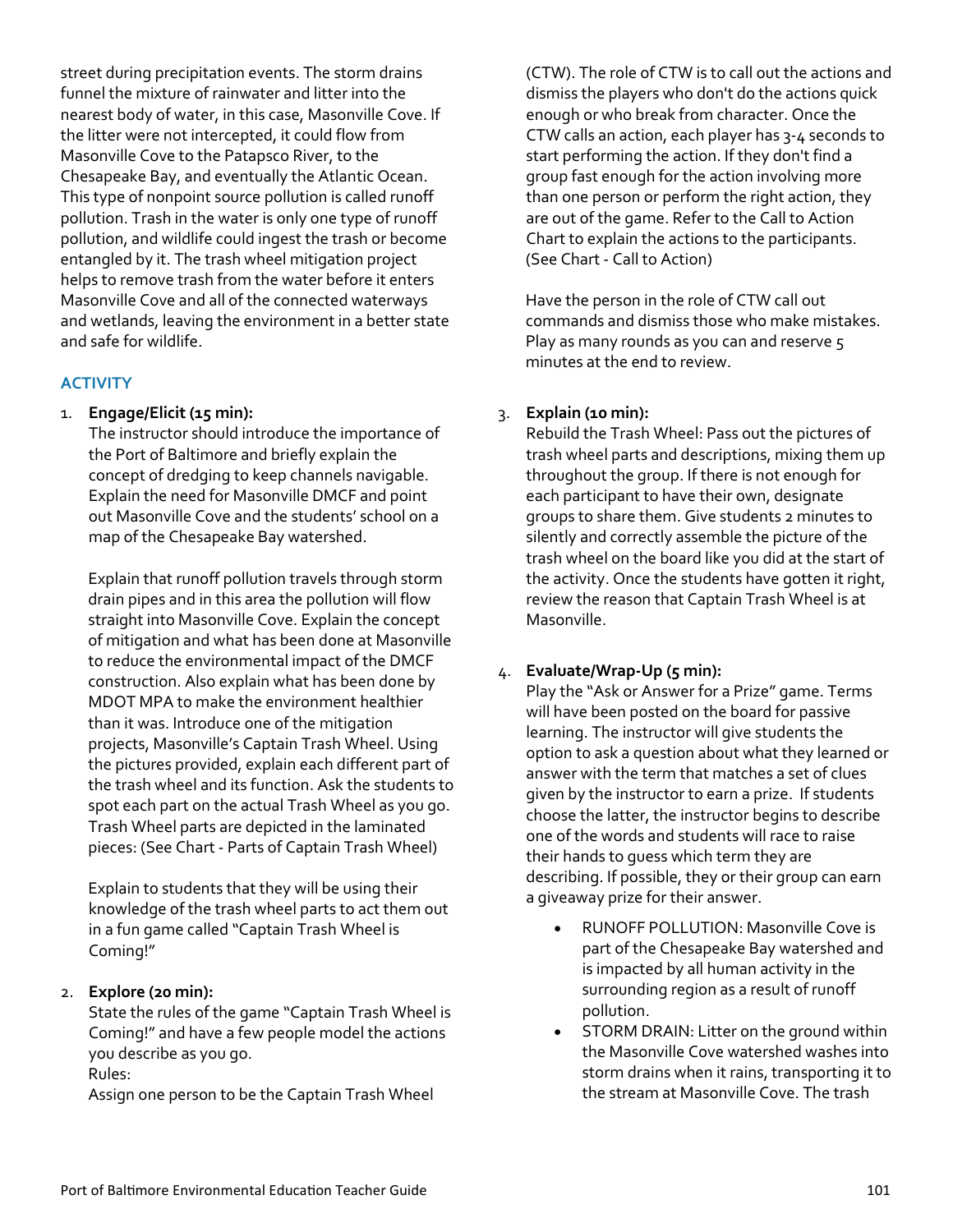wheel is stationed at the end of this stream.

- TRASH WHEEL: This is a machine that is positioned at the location of storm drain pipes to catch floating litter before it flows into the main body of water.
- CARGO SHIPS: These are large vessels that carry goods to be sold in Maryland and throughout the country that were originally made in countries across the ocean.
- PORT OF BALTIMORE: This is the area in Baltimore where ships dock and offload their goods for transport throughout the United States. Goods are taken from the ships and placed on trucks and trains to get to their final destination.
- 50 FEET: This is the depth of water that is needed for cargo ships to travel safely into Baltimore Harbor.
- 21 FEET: This is the average depth of the Chesapeake Bay, which is not naturally deep enough to accommodate large cargo ships.
- DREDGING: Dredging shipping channels is something that occurs annually to keep channels in the bay deep enough for cargo ships to travel through. It is economically beneficial to the Port of Baltimore and Maryland as a whole because Port business brings a lot of money to the state of Maryland through jobs. It must be done to allow large cargo ships to get to the Port of Baltimore without running aground.
- DREDGED MATERIAL CONTAINMENT FACILITY: The sediment that is dredged from the bottom of the channels must be

placed in special designated facilities, often located close to the area where the sediment was dredged.

• MITIGATION: Out of this economic need to dredge, habitats like Masonville Cove are restored. Masonville Cove provides unique Chesapeake Bay habitat to important resident and migratory species.

End with the final message: This is what we call a "win-win" situation. The Port of Baltimore can remain open for business and stay competitive with other ports while Maryland's environment can be protected for wildlife use. The Port of Baltimore has made it a priority to conduct dredged material containment projects that are environmentally responsible and desirable to the neighboring communities. Installing a trash wheel at Masonville Cove as a mitigation project helps to alleviate the impact of runoff pollution that threatens wildlife and wetlands.

# **DIVE DEEPER**

Have students engage in a group discussion to answer the following questions:

- 1. What is the overall impression that students have of the Trash Wheel invention?
- 2. In what ways does it help to make the Masonville area better?
- 3. Do they think it is serving the purpose of offsetting the known impacts of the DMCF construction to the existing natural resources in the area?
- 4. Were there any elements of the Trash Wheel invention that surprised the students?

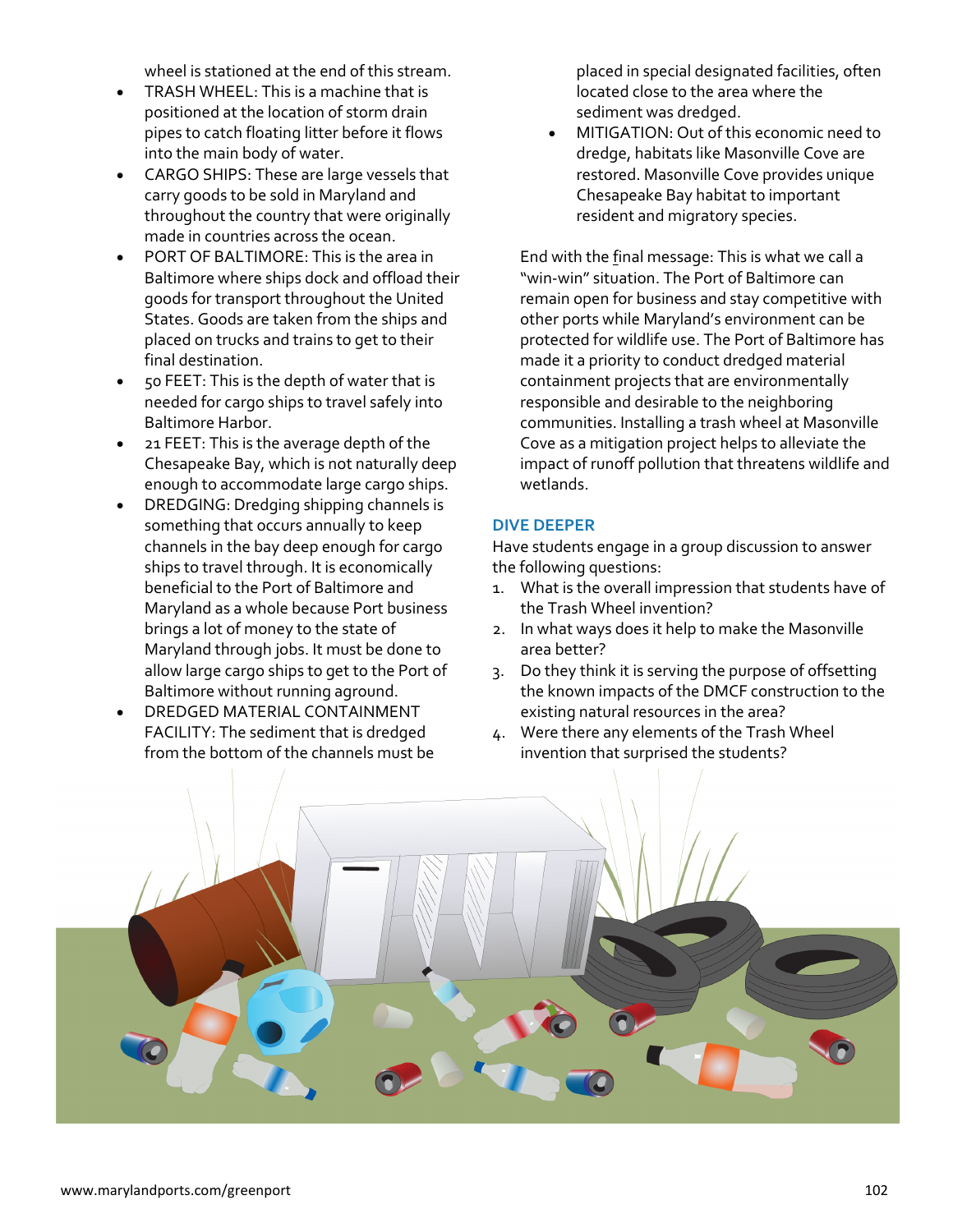# **Parts of Captain Trash Wheel**

| <b>Parts</b>       | <b>Functions</b>                                                                                     |
|--------------------|------------------------------------------------------------------------------------------------------|
| Barge              | Keeps the trash wheel floating                                                                       |
| Wheel              | Water flow makes it turn, and powers the conveyor belt as it moves trash into the dumpster           |
| Dumpster           | Holds trash and debris                                                                               |
| Boom               | Directs trash and debris to the front of the trash wheel                                             |
| <b>Solar Panel</b> | Provides stored solar energy, which powers the wheel when the water current is not strong<br>enough  |
| Sail Cloth Cover   | Protects the dumpster from the elements                                                              |
| Rake               | Physically moves trash that has been channeled by the booms from the water onto the<br>conveyor belt |
| Conveyor Belt      | Transports trash from the water to the dumpster                                                      |